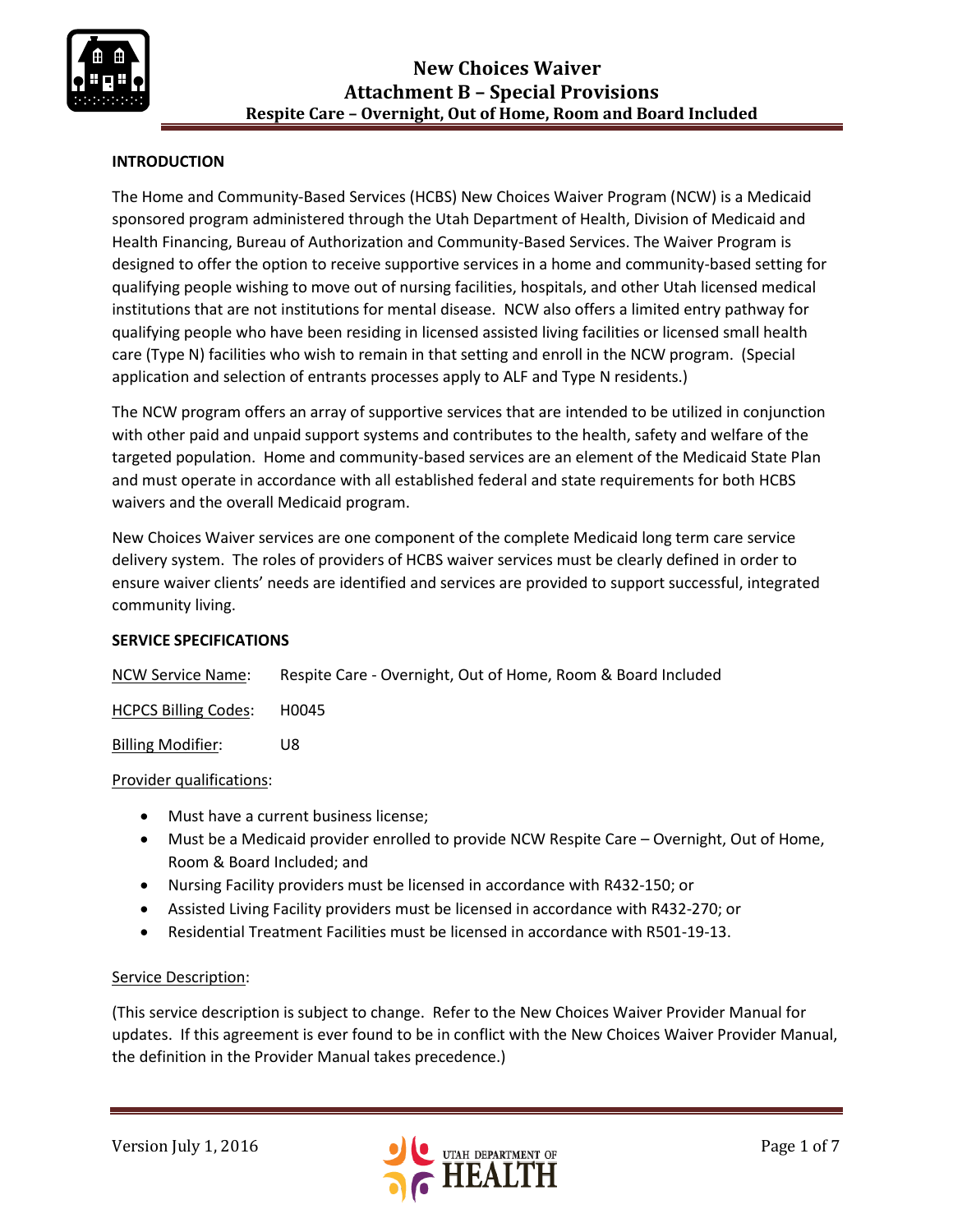

# **New Choices Waiver Attachment B – Special Provisions Respite Care – Overnight, Out of Home, Room and Board Included**

Respite Care – Overnight, Out of Home, Room & Board Includes is respite care that is provided in an approved facility-based setting and is intended to give relief to, or to provide services during the absence of, the normal caregiver. Payments are not made for room and board except when provided as a part of overnight respite care in a facility approved by the State and enrolled as a NCW Respite Care provider. This service is limited to episodes consisting of periods of 13 consecutive days or less not counting the day of discharge. The number episodes may not exceed three in any calendar year for a particular waiver client.

### General Requirements:

By signing this attachment, provider agrees to additional terms and conditions as outlined below:

- A. Provider will report any negative or critical incident or incidents likely to receive media or legislative scrutiny involving a NCW client to the client's case management agency or to the New Choices Waiver program office immediately. This includes but is not limited to medication errors, falls, injuries, missing persons, abuse, neglect, exploitation, unexpected hospitalizations, unexpected deaths, Adult Protective Services (APS) or law enforcement involvement, and other similar incidents that raise concern for client safety. As required by law, provider will also report any suspected or actual incidences of abuse, neglect or exploitation to APS or to local law enforcement.
- B. Provider will accept the NCW Medicaid rate as payment in full, and the provider shall not bill the client nor their families an additional fee for services rendered.
- C. Provider will interact with each NCW client's designated case management agency and participate in the person-centered care planning process when requested by the client or their representative.
- D. Provider will review Service Authorization Forms received from waiver case management agencies and will return a signed copy to the case management agency. Service authorizations indicate the amount, duration and frequency of services that are authorized based on the assessment of each client's needs and are subject to approval by the State Medicaid Agency. The authorized HCPCS, number of units, frequency and duration will appear in the service authorization and providers shall not render services to waiver clients until a service authorization has been received and properly executed by both the designated waiver case management agency representative and the provider. Service authorizations are valid for a maximum of one year even if the "end date" on the form is left blank. Claims paid for waiver services for dates of service outside of the date span listed in the service authorization will be recovered. Claims paid for waiver services that exceed the number of units or frequency than was authorized in the service authorization will be recovered. Claims paid for HCPCS codes that were not authorized in the service authorization will be recovered.
- E. Service authorizations are not a guarantee of payment.

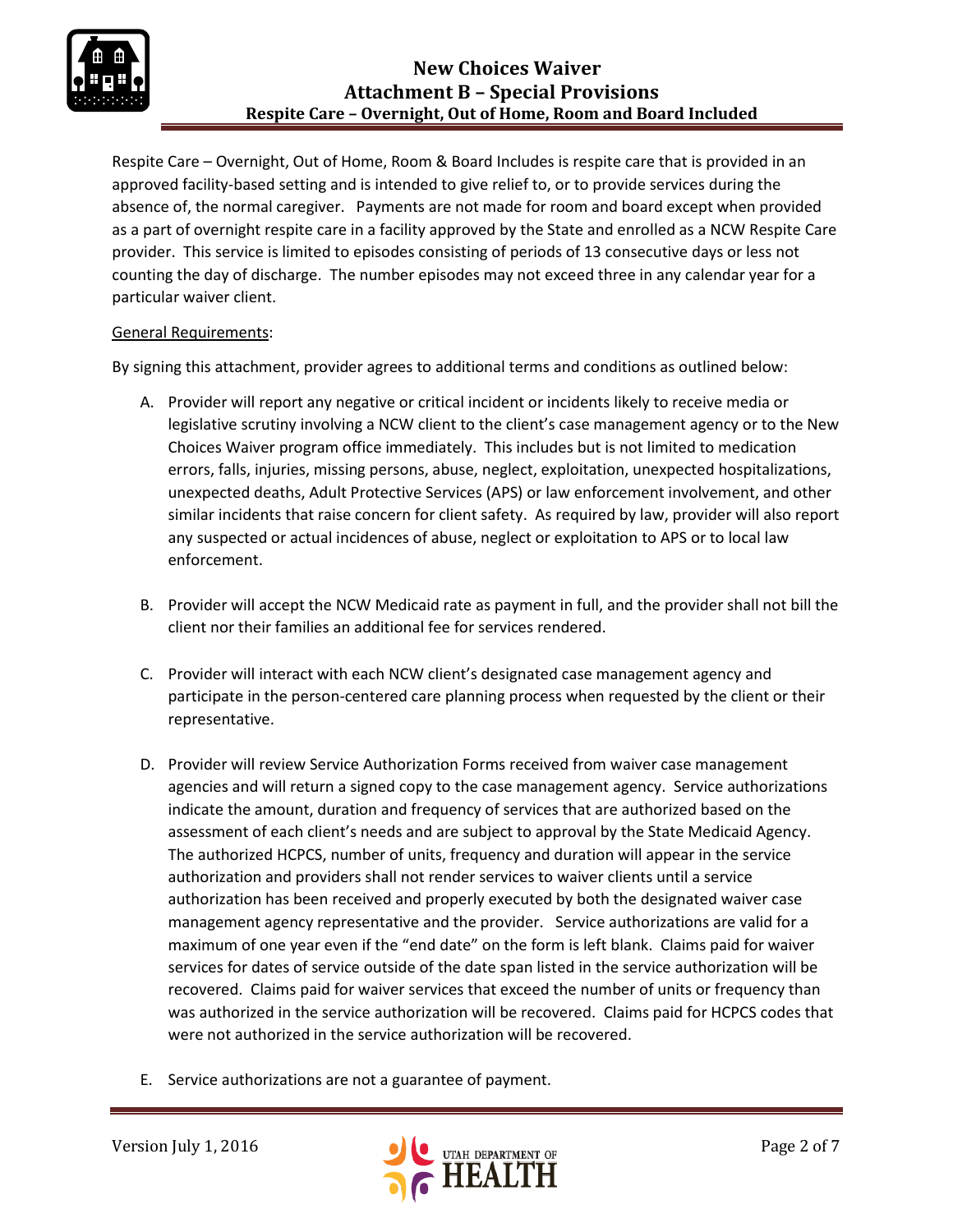

- F. Service authorizations are automatically nullified immediately upon any of the following events taking place:
	- The NCW client elects to change to a different NCW provider
	- The NCW client elects to altogether discontinue receiving the services that the provider offers
	- The NCW client loses Medicaid eligibility
	- The NCW client is disenrolled from the NCW program for any other reason
	- The provider's Medicaid and/or NCW contract is terminated or suspended
- G. Provider will not provide services to waiver clients when they are receiving inpatient treatment. Service authorizations are *suspended* during times when a New Choices Waiver client is admitted to an inpatient setting such as a hospital or nursing facility. Upon the client's discharge from the inpatient setting, provider will communicate with the waiver case management agency to receive verbal approval to reinstate services if any unused units are remaining in the service authorization or to request a new authorization if the existing authorization has expired.
- H. Units of service that have been authorized for one NCW client can only be provided to that NCW client. Provider will not transfer unused units that have been authorized for one NCW client to another NCW client.
- I. Provider will contact a client's designated waiver case management agency if the provider observes that actual service utilization trends appear to exceed the number of units authorized.
- J. Provider will verify client Medicaid eligibility each month in order to avoid providing services that are not reimbursable due to a client's loss of Medicaid benefits. Utah Medicaid offers two methods that providers may use to verify client eligibility:
	- Medicaid Eligibility Lookup Tool [\(https://medicaid.utah.gov\)](https://medicaid.utah.gov/)
	- Access Now (1-800-662-9651 option 1, option 1)
- K. Provider shall not bill Medicaid for services that were not actually provided or for services that the provider anticipates providing to a client in the near or distant future.
- L. Provider shall not bill a client for a missed or canceled appointment unless the client or the client's legal representative has signed a written cancelation policy which expressly allows the provider to charge the client for missed or canceled appointments.
- M. Provider will not engage in unsolicited direct marketing activities to prospective NCW clients. Marketing strategies shall be limited to mass outreach and advertisements. Provider will not approach prospective NCW clients or their representatives unless the client or representative

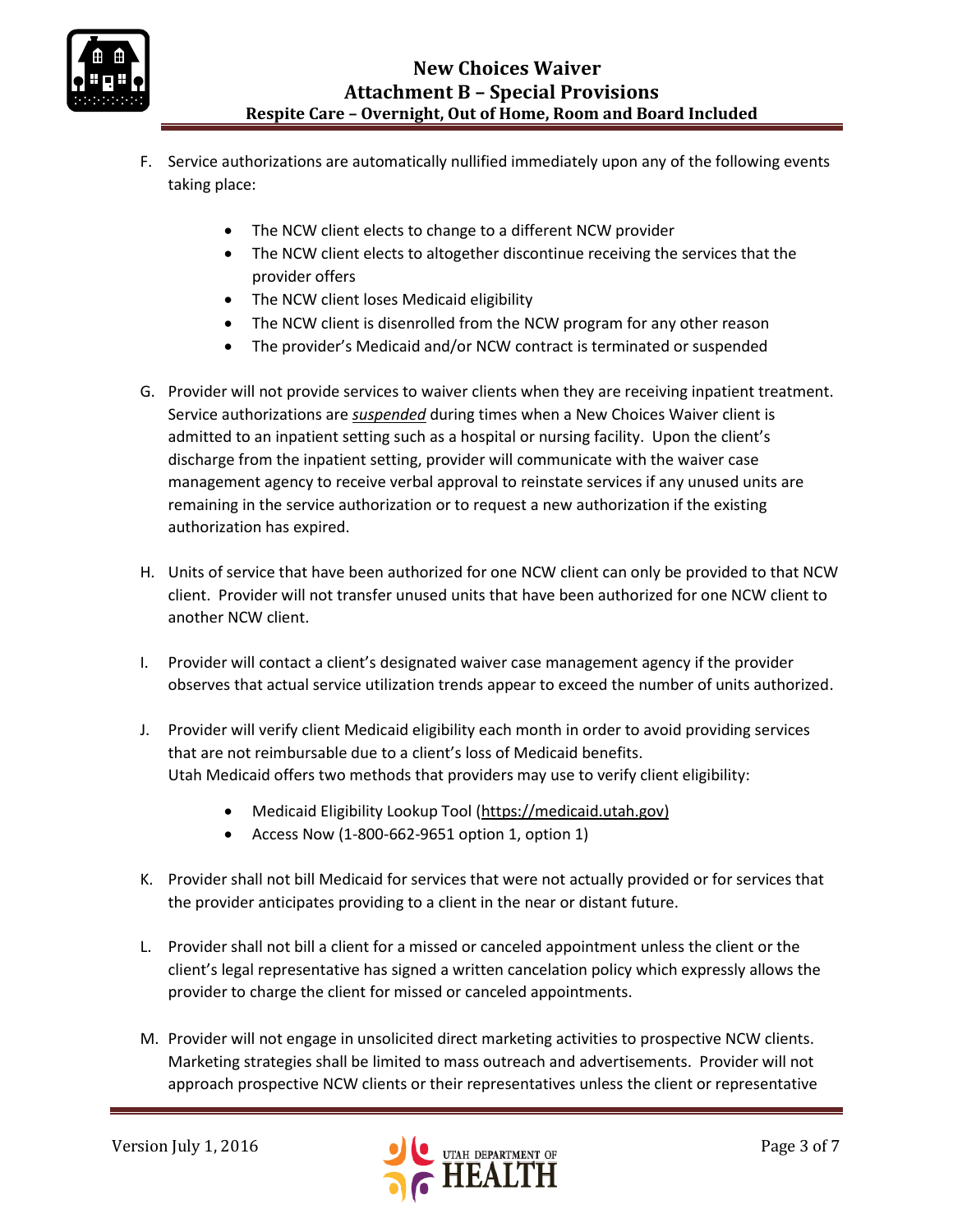

# **New Choices Waiver Attachment B – Special Provisions Respite Care – Overnight, Out of Home, Room and Board Included**

explicitly requests information from the provider. Provider shall refrain from offering incentives or other enticements to persuade a prospective NCW client to choose the provider for waiver services. Provider shall not enter into incentive or kick-back agreements with waiver case management agencies or otherwise entice the case management agency to influence or limit a NCW client's freedom to choose their own service providers. Provider may not require NCW clients to select a certain waiver or non-waiver provider for other services listed on the personcentered care plan.

- N. Provider will document each service encounter. At a minimum each service encounter record should include:
	- The client's first and last name
	- The date of service for each service encounter
	- The start and end times for each service provided
	- The services provided by service title
	- Notes describing the service encounter
	- The name of the individual who performed the service
	- The signature of the individual(s) who performed the service(s) or who can attest to the completion of the service(s).
- O. Provider will abide by the policies and procedures outlined in the NCW Provider Manual and to stay apprised of policy updates and changes regarding Medicaid and the NCW program. If this agreement is ever found to be in conflict with the NCW Provider Manual, the NCW Provider Manual will take precedence over this agreement. The NCW Provider Manual is posted on the Utah Medicaid website: [https://medicaid.utah.gov](https://medicaid.utah.gov/)
- P. Provider will review the Medicaid Information Bulletins (MIBs) and stay apprised of policy updates and changes regarding Medicaid and the NCW program. The MIB is the tool that the Utah Department of Health, Division of Medicaid and Health Financing uses to disseminate such information to providers and stakeholders. The MIB is published quarterly or more frequently as needed. To subscribe to the Newsletter or to view the MIB releases, visit the Medicaid website: [https://medicaid.utah.gov](https://medicaid.utah.gov/)
- Q. If the provider has Medicare and/or Medicaid certification and loses Medicare and/or Medicaid certification, the provider's New Choices Waiver contract shall also be terminated effective the same day as the termination of the Medicare and/or Medicaid certification. The provider will notify the New Choices Waiver Program Office within 3 business days of receiving the notification letter from Medicare and/or Medicaid. The provider will make every effort to ensure a safe and orderly transition of all NCW clients to other service providers prior to final termination of their NCW contract.
- R. If the provider is aware that it is about to undergo a change of ownership or otherwise elects to voluntarily terminate their New Choices Waiver contract, the provider shall give at least 30 days

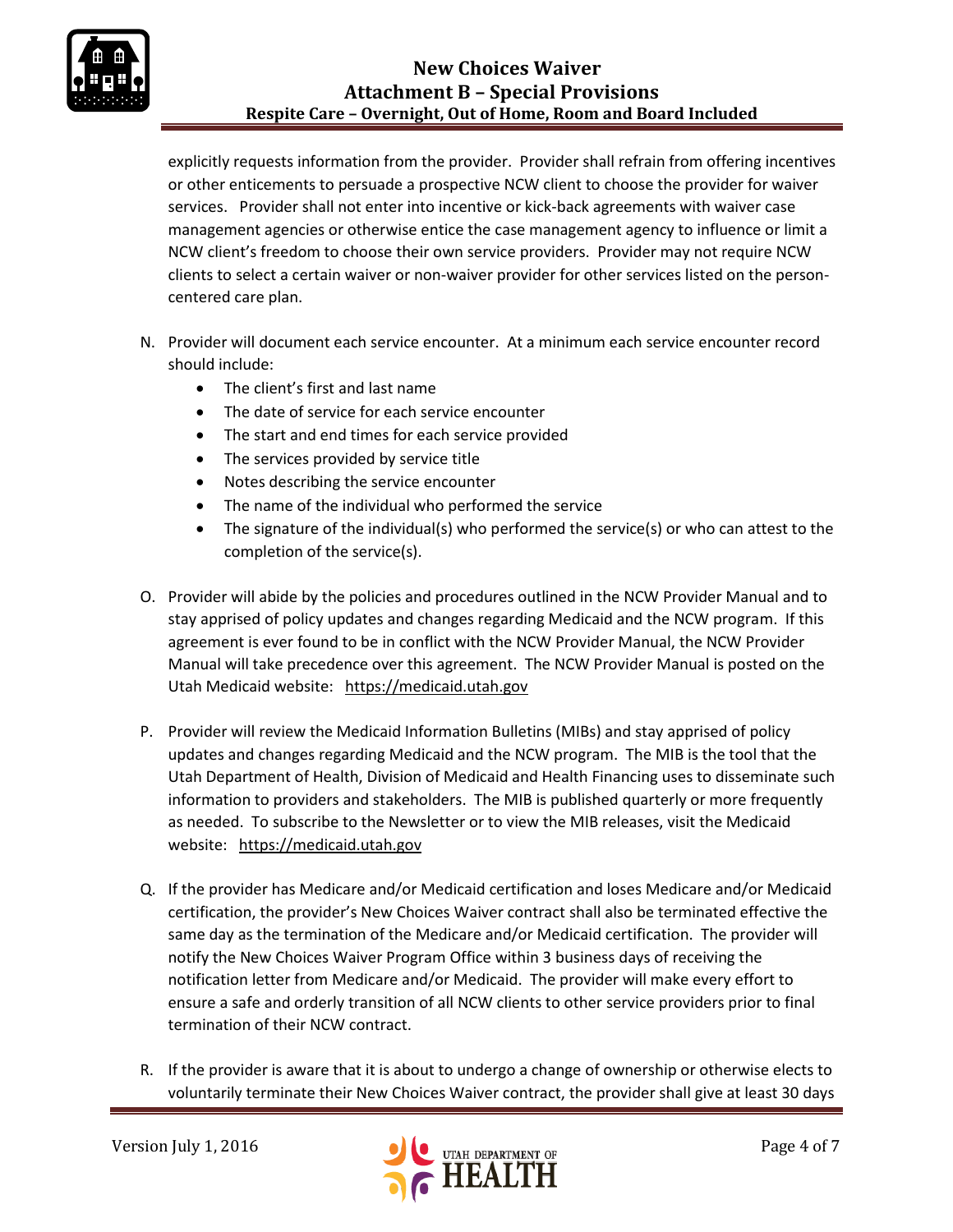

advance written notice of the change of ownership or voluntary termination to the New Choices Waiver Program Office. Providers shall assist in ensuring a safe and orderly transition of waiver clients to another service provider prior to termination.

- S. Providers cannot be listed on a person-centered care plan for a NCW client if any of the paid employees of that provider are related to one or both of the assigned NCW case managers by blood or by marriage. If the State Medicaid Agency finds that a conflict of interest is occurring between the provider agency and the case management agency, the provider or the case management agency may be prevented from providing services to that particular client. Exceptions will only be made in remote geographical areas of the state where there are no other willing, qualified providers available to offer the service(s). Only the State Medicaid Agency has authority to approve exceptions to conflict of interest rules.
- T. The State Medicaid Agency may terminate the provider's New Choices Waiver contract after giving the provider 30 days advance written notice for either of the following reasons:
	- 1. The State Medicaid Agency detects a pattern of non-compliance with general Utah Medicaid provider standards,
	- 2. The State Medicaid Agency detects a pattern of non-compliance with NCW policies, procedures and/or provisions listed in this contract.

Examples of conduct that constitutes patterns of non-compliance include but are not limited to:

- Abuse, neglect or exploitation of waiver clients;
- Billing Medicaid in excess of the amount, duration and frequency of services that have been authorized;
- **•** Billing Medicaid for services not provided;
- Inadequate or non-existent record keeping;
- Hiring individual service employees that do not meet the minimum waiver provider qualifications;
- Not maintaining minimum provider qualifications such as required license(s);
- Acts of direct marketing to prospective or currently enrolled clients or their representatives;
- Acts of coercion or manipulation of client freedom of choice rights;
- Acts of offering or receiving incentives or kick-backs to or from other providers or entities in an effort to manipulate client freedom of choice rights; and/or
- Billing NCW clients or their representatives for services covered by Medicaid.

If the State Medicaid Agency discovers conduct that constitutes a pattern of non-compliance but elects not to terminate the provider's New Choices Waiver contract, the State Medicaid Agency may instead suspend making new referrals to the provider, require the provider to repay any overpayments, complete additional training and/or to submit to additional monitoring activities

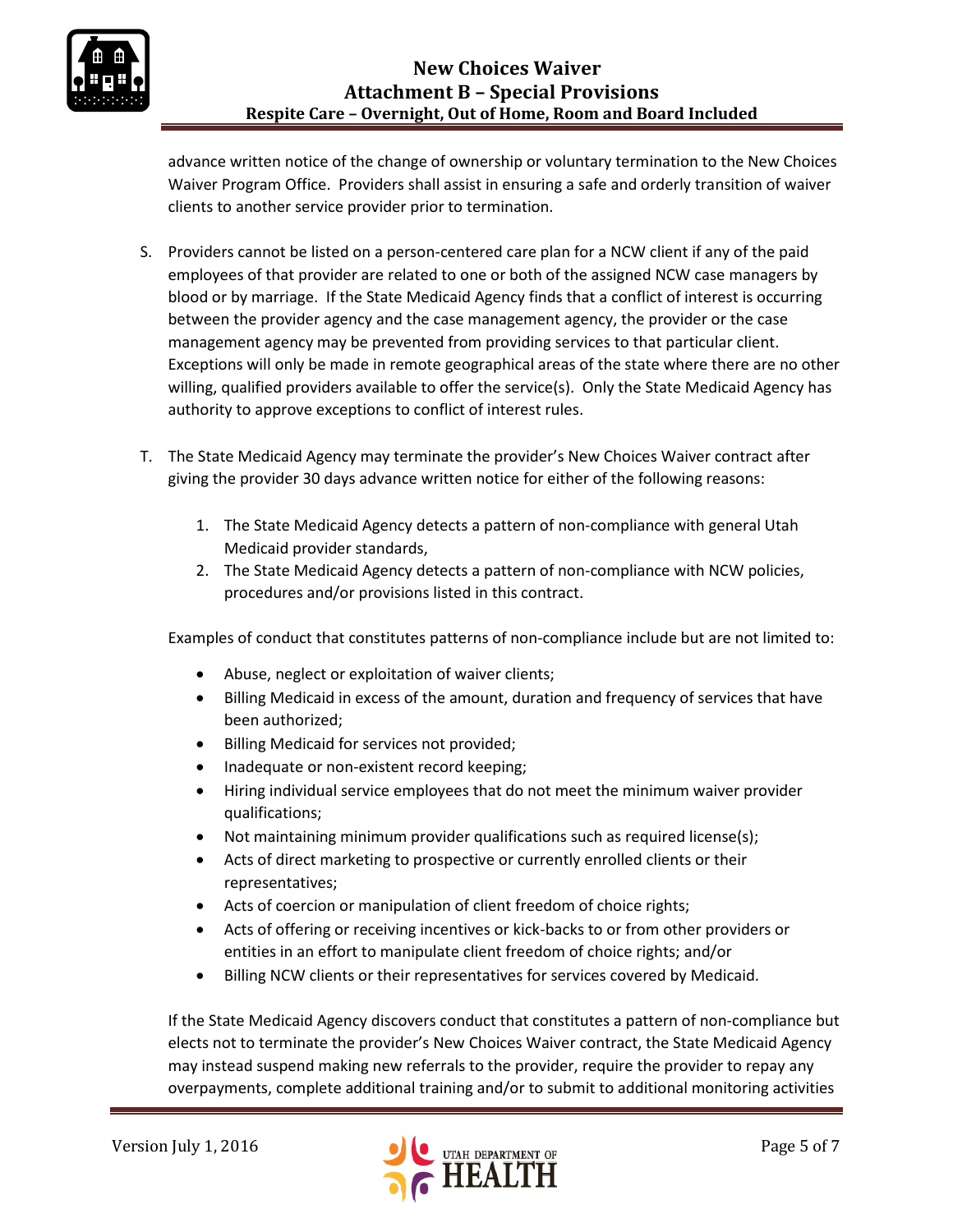

in order to avoid contract termination. The provider will be given hearing rights for any adverse actions taken by the State Medicaid Agency.

U. All new NCW providers must complete the NCW New Provider Training before the New Choices Waiver Program Office will forward the provider's enrollment application to the next step in the enrollment process. This includes existing providers who experience changes in ownership. NCW New Provider Training is offered one time each month and is located at the Utah Department of Health, 288 N. 1460 W., Salt Lake City, Utah 84114. To register for the next training please call the NCW Program Office and ask to speak with the NCW Provider Specialist. (800)662-9651, option 6.

After the provider is enrolled, additional training is available if the provider requests it by contacting the NCW program office at the same number listed above.

(The rest of this page is intentionally left blank.)

\_\_\_\_\_\_\_\_\_\_\_\_\_\_\_\_\_\_\_\_\_\_\_\_\_\_\_\_\_\_\_\_\_\_\_\_\_\_\_\_\_\_\_\_\_\_\_\_\_\_\_\_\_\_\_\_\_\_\_\_\_\_\_\_\_\_\_\_\_\_\_\_\_\_\_\_\_\_\_\_\_\_